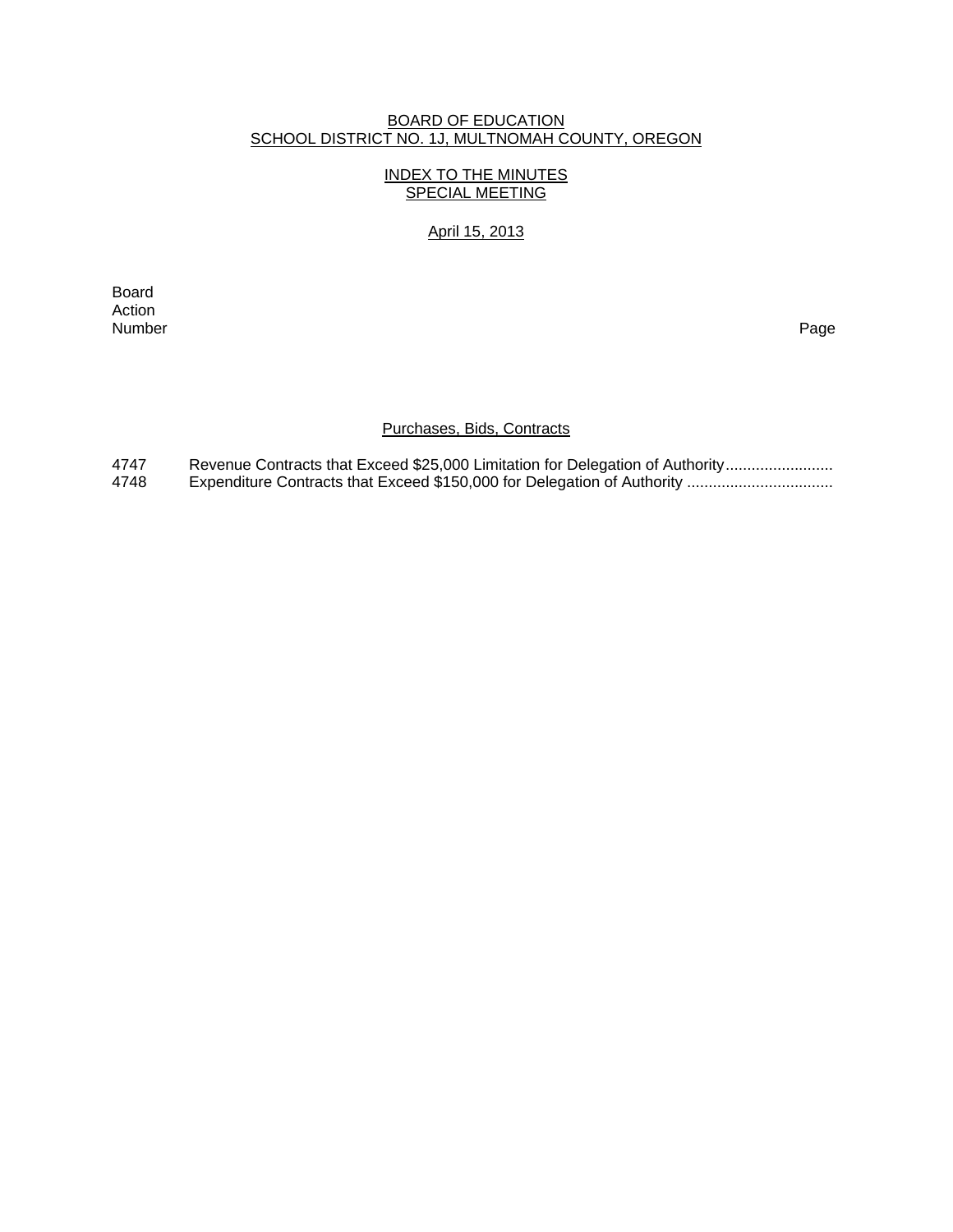#### OFFICE OF THE BOARD OF EDUCATION SCHOOL DISTRICT NO. 1J, MULTNOMAH COUNTY, OREGON BLANCHARD EDUCATION SERVICE CENTER PORTLAND, OREGON

The Special Meeting of the Board of Education came to order at 6:00pm at the call of Co-Chair Greg Belisle in the Board Auditorium of the Blanchard Education Service Center, 501 N. Dixon St, Portland, Oregon.

There were present: Pam Knowles

Ruth Adkins Bobbie Regan Trudy Sargent Martin Gonzalez, Co-Chair Matt Morton Greg Belisle, Co-Chair

Alexia Garcia, Student Representative

Staff Carole Smith, Superintendent Caren Huson-Quiniones, Board Senior Specialist

### **SUPERINTENDENT'S BUDGET MESSAGE**

Co-Chair Belisle convened the Board as the Budget Committee.

Superintendent Smith presented her proposed 2013-2014 budget, proposing a \$487 million budget for 2013-14 that builds on stable state funding to add staff in schools, provide greater support to underserved students and add programs to boost the graduation rate and early reading.

For 2013-14, the Superintendent's proposed general fund budget: adds 66 school staff positions above this year's total, which is partially offset by losses from federal sequestration and grants that are ending; restores 110 school staff positions that one-time dollars from the city paid for in 2012-13. (45.5 of these positions are funded by the arts tax); makes targeted investments to increase graduation rates, support early literacy and increase student achievement among historically underserved students; proposes a new salary schedule to recruit and retain strong school leaders based upon a comparison with other districts in the Portland metro area; reinvests \$3.3 million in savings from improved operational practices into educational programs, while maintaining support for school building upkeep; does not draw from, or add to, the school district's current four percent level of reserves to balance the budget.

Superintendent Smith stated that after years of reductions, we are halting the erosion of programs for students and continuing to make targeted investments; yet, none of us should pretend that stable funding is adequate. Over time, we need to restore lost programs, reduce class sizes, provide full-day kindergarten for all families and offer more high school classes.

## **ADJOURN**

Co-Chair Belisle adjourned the meeting at 6:43pm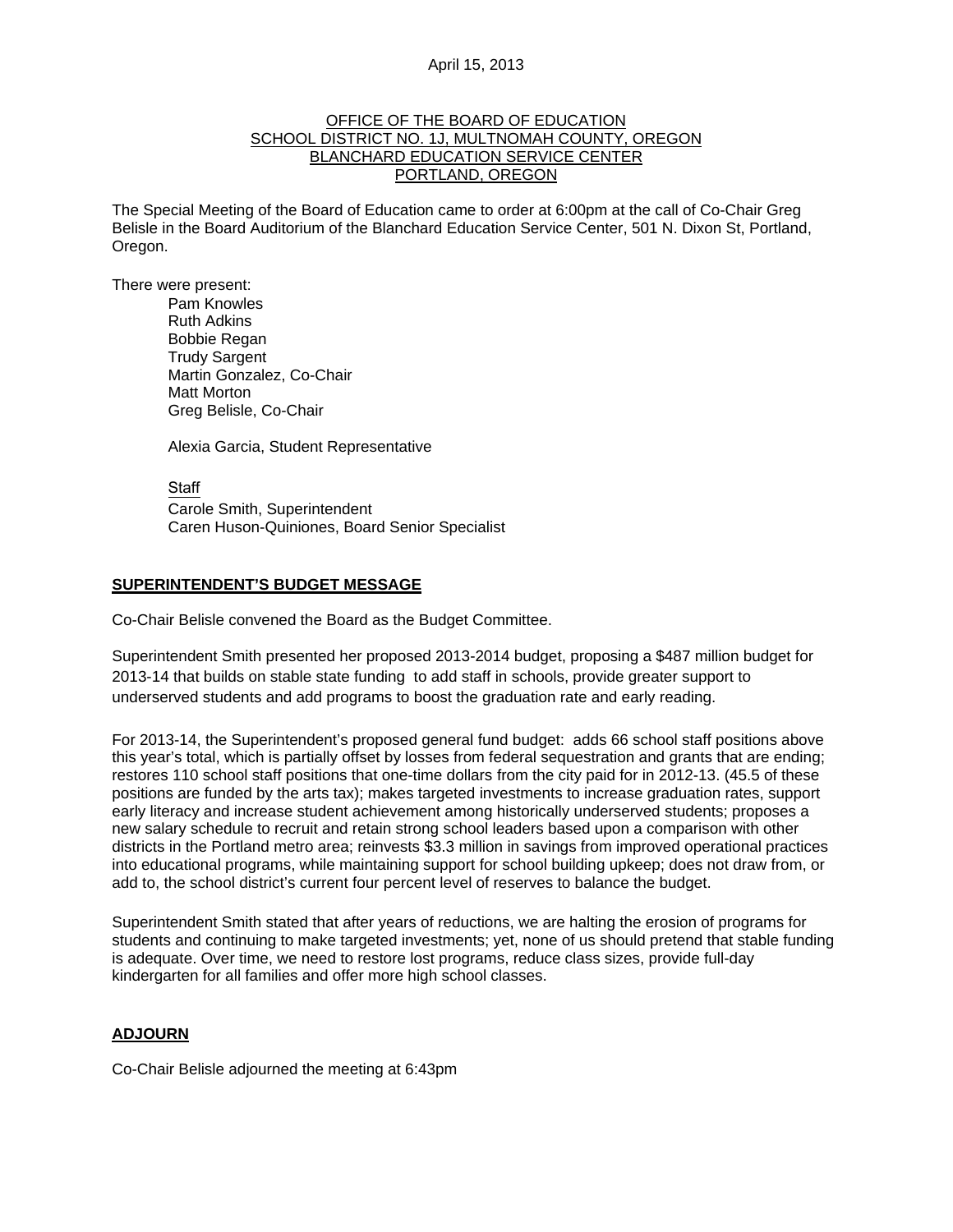## April 15, 2013

### Purchases, Bids, Contracts

The Superintendent RECOMMENDED adoption of the following items:

### Numbers 4747 and 4748

Director Knowles moved and Director Regan seconded the motion to adopt the above numbered items. The motion was put to a voice vote and passed unanimously (vote: 7-yes, 0-no; with Student Representative Garcia voting yes, unofficial).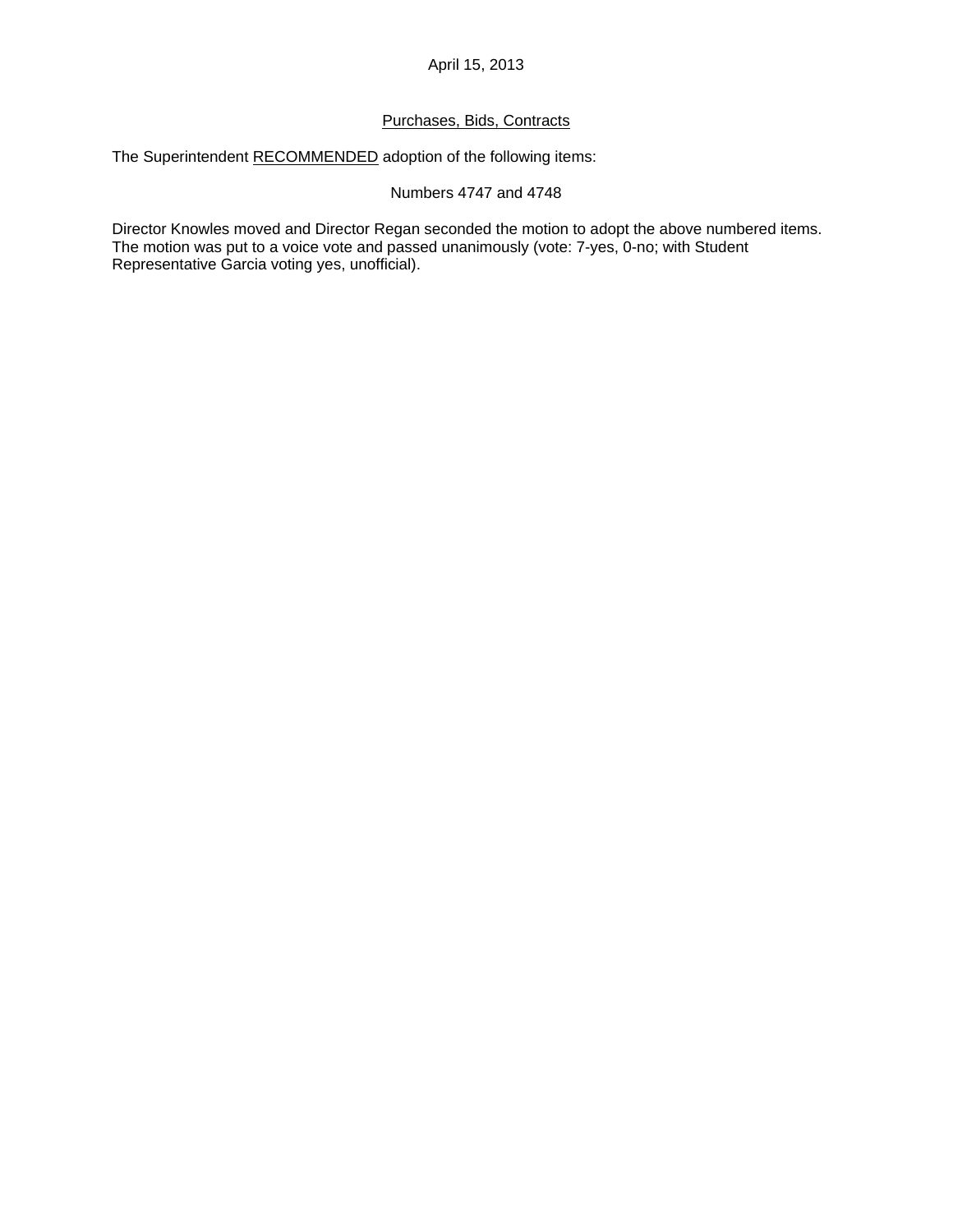### April 15, 2013

### **RESOLUTION No. 4747**

### Revenue Contracts that Exceed \$25,000 Limit for Delegation of Authority

#### **RECITAL**

Portland Public Schools ("District") Public Contracting Rules PPS-45-0200 ("Authority to Approve District Contracts; Delegation of Authority to Superintendent") requires the Board of Education ("Board") to enter into and approve all contracts, except as otherwise expressly authorized. Contracts exceeding \$25,000 per contractor are listed below.

### **RESOLUTION**

The Superintendent recommends that the Board approve these contracts. The Board accepts this recommendation and by this resolution authorizes the Deputy Clerk to enter into agreements in a form approved by General Counsel for the District.

#### **NEW CONTRACTS**

#### No New Contracts

#### **NEW INTERGOVERNMENTAL AGREEMENTS / REVENUE ("IGA/Rs")**

| Contractor                         | <b>Contract Term</b>                | <b>Contract Type</b>                                      | <b>Description of Services</b>                                                                                                  | Contract<br>Amount | Responsible<br>Administrator,<br><b>Funding Source</b>   |
|------------------------------------|-------------------------------------|-----------------------------------------------------------|---------------------------------------------------------------------------------------------------------------------------------|--------------------|----------------------------------------------------------|
| City of Portland                   | 02/28/2013<br>through<br>06/30/2014 | Intergovernmental<br>Agreement/<br>Revenue<br>IGA/R 59656 | District-wide: Ongoing<br>partnerships for funds from the<br>Arts Education and Access<br>Income Tax.                           | \$4,500,000        | D. Wynde<br><b>Fund 191</b><br>Dept. 9999<br>Grant H0200 |
| Parkrose School<br><b>District</b> | 01/11/2013<br>through<br>06/30/2013 | Intergovernmental<br>Agreement/<br>Revenue<br>IGA/R 59718 | Pioneer Program: Funds will<br>pay for provision of an<br>educational program based on<br>the IEP of Parkrose SD<br>student CT. | \$25,328           | M. Pearson<br><b>Fund 101</b><br>Dept. 5414              |

#### **AMENDMENTS TO EXISTING CONTRACTS**

| Contractor                       | <b>Contract Term</b>                | <b>Contract Type</b>                                                      | <b>Description of Services</b>                                                                               | Amendment<br>Amount,<br><b>Contract Total</b> | Responsible<br>Administrator,<br><b>Funding Source</b>     |
|----------------------------------|-------------------------------------|---------------------------------------------------------------------------|--------------------------------------------------------------------------------------------------------------|-----------------------------------------------|------------------------------------------------------------|
| Portland<br>Community<br>College | 07/01/2012<br>through<br>06/30/2013 | Intergovernmental<br>Agreement /<br>Revenue<br>IGA/R 58641<br>Amendment 1 | Jefferson HS: Continued<br>funding for 0.5 FTE Jefferson<br>Middle College administrator<br>position by PCC. | \$66,676<br>\$126,895                         | T. Goodall<br><b>Fund 299</b><br>Dept. 9999<br>Grant S0249 |

### **LIMITED SCOPE REAL PROPERTY AGREEMENTS AND AMENDMENTS**

No Limited Scope Real Property Agreements or Amendments

*N. Sullivan*